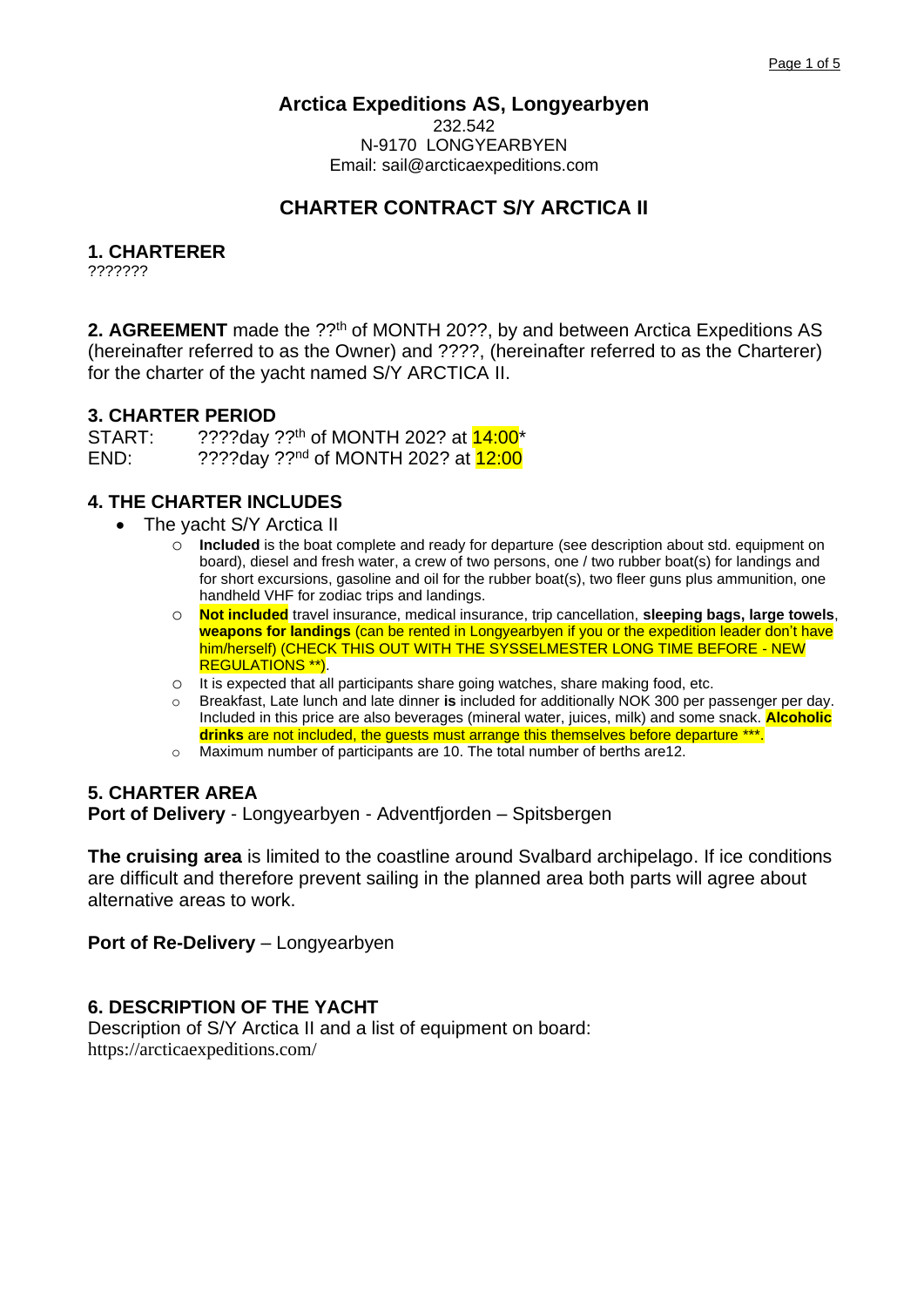# **7. CHARTER PRICE**

The total price for the charter period X days is: X days x NOK XX.000 = NOK XXX,000.-. This price includes what is listed in point 4.

The above price does not include the food costs. The invoice for the food will be sent latest two weeks before departure, or when the exact number of members that will participate is fixed.

# **8. CONDITIONS OF PAYMENT**

This signed document must be returned, together with 20% of the total charter fee if the agreement is signed earlier than 120 days before the charter period starts, or together with 40% of the total charter fee if the agreement is done later than 120 days before. **The charter is not confirmed until the above is settled.**

The next payment if the agreement is signed earlier than 120 days before the charter period starts – another 20% of the total charter fee - should be paid not later than 120 days prior to commencement of the charter. If this payment is not received 120 days before the charter period start the Owner has the right to cancel this charter contract. The deposit of 20% of the charter fee is in such case not refunded.

The next payment – another 40% of the total charter fee - should be paid not later than 60 days prior to commencement of the charter. If this payment is not received 60 days before the charter period start the Owner has the right to cancel this charter contract. The deposit already paid of the charter fee is in such case not refunded.

The remaining 20% of the total charter fee should be paid not later than 30 days prior to commencement of the charter.

The Charterer may cancel subject to the following charges:

- Up to 120 days prior to commencement of the charter: 20% of the full charter fee.
- Between 120 days and 60 days prior to commencement of the charter: 40% of the full charter fee.
- 60 days or less prior to the commencement of the charter: 80% of the full charter fee.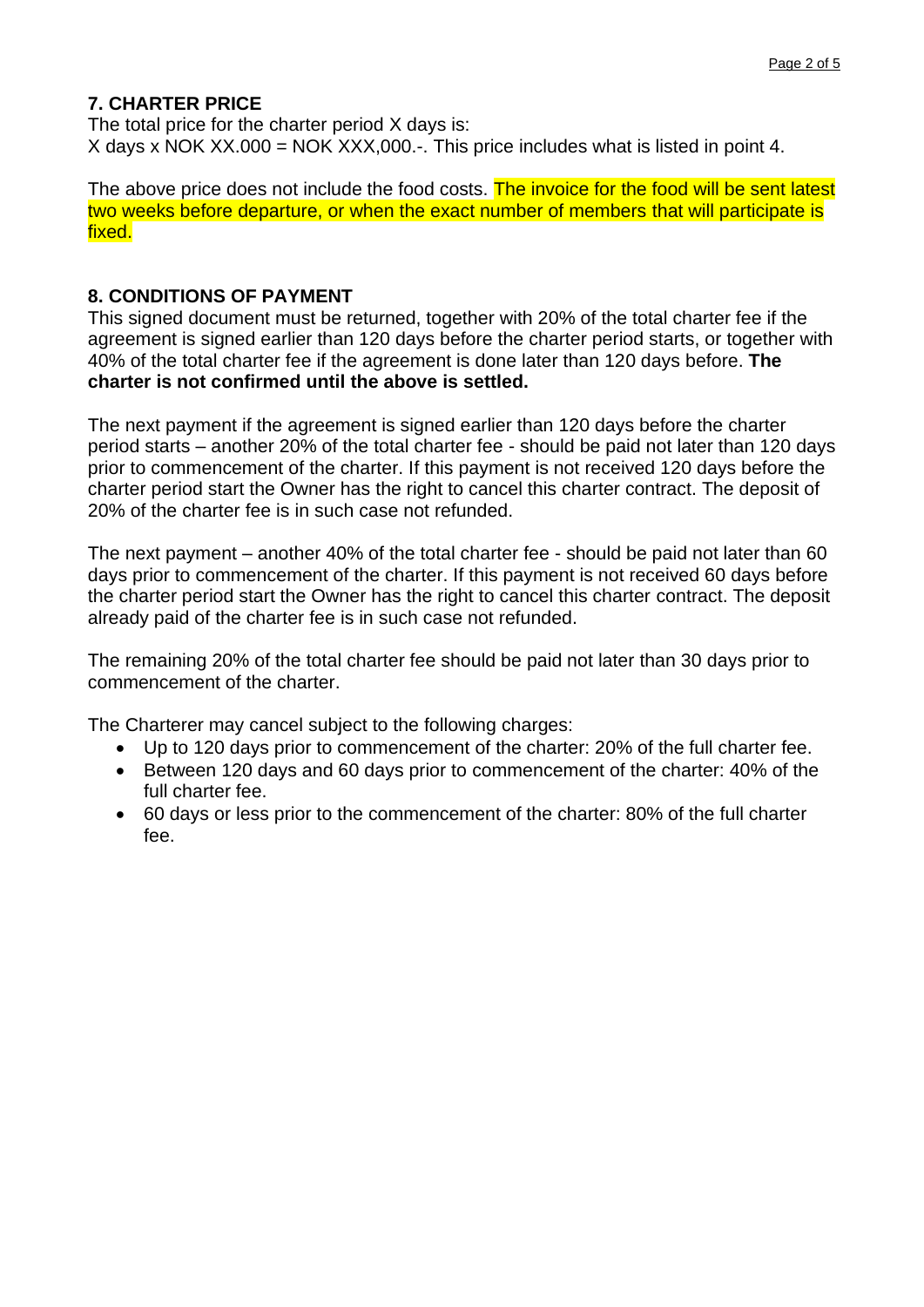# **9. INSURANCE & RESPONSIBILITY**

- If the charter must end because of damage of the yacht, or other incidents, the Charterer does not pay for the days the yacht is out of order (will be refunded). The owner is not responsible for any alternative costs if the charter is cancelled or must end (i.e. hotel, change of flight tickets etc.).
- The Charterer is responsible for own crew members / participants / quests and own equipment.
- The Owner disclaims all responsibility in loss or damage of the crew's or passengers' personal belongings.
- Regarding Search and Rescue operations and the relationship to the Sysselmester of Svalbard, the Owner is responsible for organising a SAR insurance or guarantee and all the paperwork. And will pay for eventual rescue or medical operations, on behalf of the Charterer, who will have to cover all such costs at the end. If Arctica Expeditions AS or its employee(s) is/are responsible for the event that triggers an operation like this the Charterer will not have to pay.
- The Charterer or all participants must have personal or group worldwide medical and travel insurance that also cover transportation to the nearest hospital in case of illness or an accident. Also, in Svalbard area.

# **10. DISAGREEMENTS**

Disagreements around this contract and/or the charter, that the parties do not solve themselves, should be solved by a Norwegian court and under Norwegian law.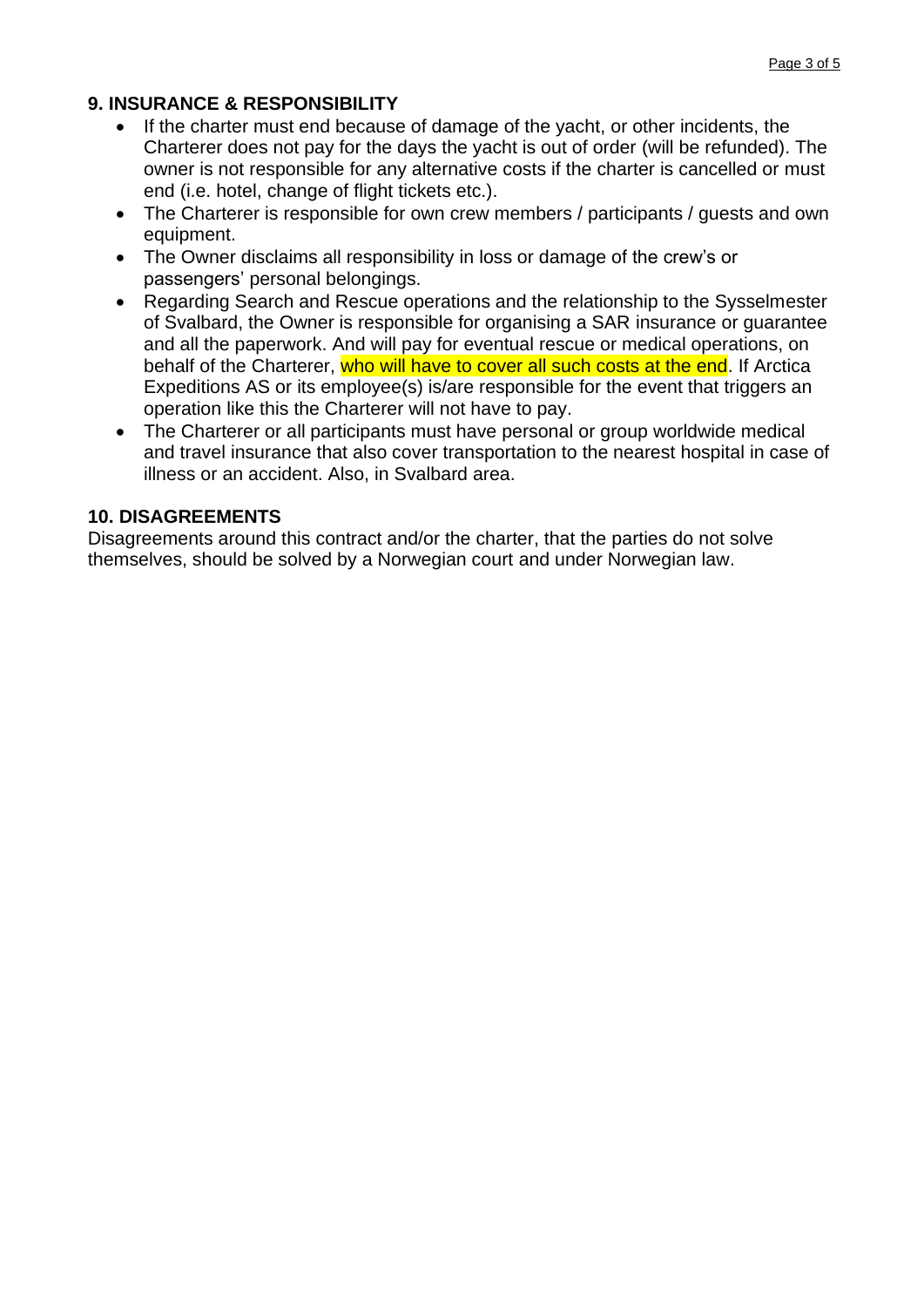#### **REMARKS:**

\* Normally this is the time guests can get on board and get ready for departure. The boat will at this time be ready to leave right after the briefing, but still not until all the guests have got their things in place in cabins, bags and suitcases driven ashore, etc. If you want pizza for dinner this day (as we normally do before departure) it will be eaten at the quay so that we get rid of all rubbish before departure. The boat itself and crew will be 100% ready by this time.

\*\*

New regulations for renting or lending a weapon in Norway and Svalbard: <https://www.sysselmesteren.no/en/weapon/renting-firearms/>

\*\*\*

OPENING HOURS NORDPOLET (THE ALCOHOL SHOP IN LONGYEARBYEN) Monday–Friday: Kl. 10.00–18.00 Saturday: Kl. 10.00–16.00 **The guests need to bring their air ticket to be allowed to buy any alcohol.**

*I agree to the points above and conditions of payment*

### **CHARTERER:**

Date: \_\_\_\_\_\_\_\_\_\_\_\_\_

Signature: \_\_\_\_\_\_\_\_\_\_\_\_\_\_\_\_\_\_\_\_\_\_\_\_\_\_\_\_\_\_\_\_

### **OWNER:**

Date: ??.??.202?

Signature: **Example 2018**